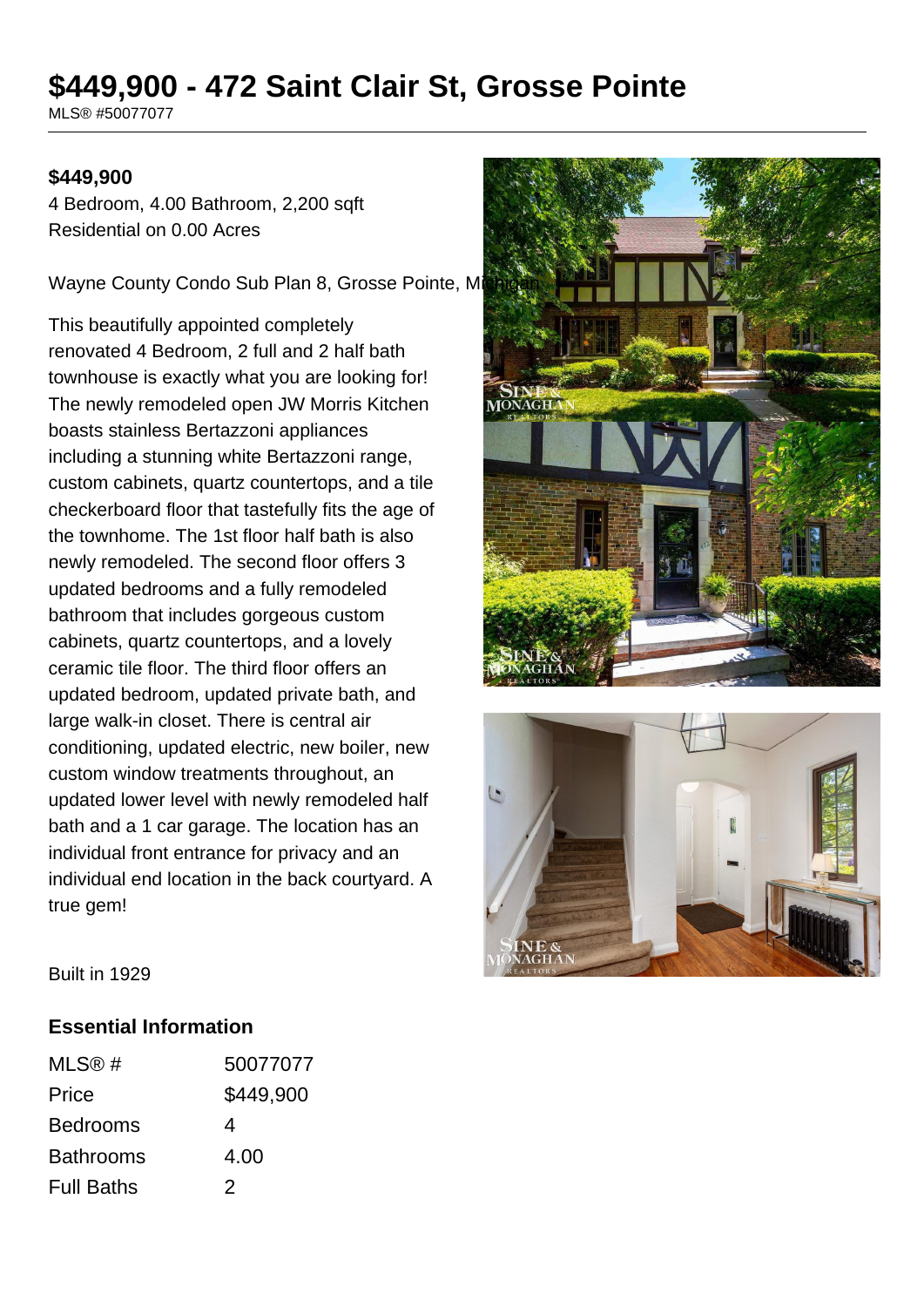| <b>Half Baths</b>      | $\mathfrak{p}$ |
|------------------------|----------------|
| <b>Square Footage</b>  | 2,200          |
| Acres                  | 0.00           |
| <b>Year Built</b>      | 1929           |
| <b>Type</b>            | Residential    |
| Sub-Type               | Condominium    |
| Style                  | Tudor          |
| <b>Status</b>          | Active         |
| <b>Source MLS</b>      | MiRealSource   |
| <b>Originating MLS</b> | MiRealSource   |

## **Community Information**

| Address      | 472 Saint Clair St            |
|--------------|-------------------------------|
| Area         | <b>Grosse Pointe</b>          |
| Subdivision  | Wayne County Condo Sub Plan 8 |
| City         | <b>Grosse Pointe</b>          |
| County       | Wayne                         |
| <b>State</b> | Michigan                      |
| Zip Code     | 48230                         |

#### **Amenities**

| <b>Amenities</b> | Sidewalks, Street Lights, Grounds Maintenance |
|------------------|-----------------------------------------------|
| # of Garages     |                                               |

## **Interior**

| <b>Interior Features</b> | Cable Internet Available, Ceramic Floors, Hardwood Floors |
|--------------------------|-----------------------------------------------------------|
| Appliances               | Dishwasher, Microwave, Refrigerator                       |
| Heating                  | <b>Boiler</b>                                             |
| Cooling                  | Ceiling Fan(s), Central A/C                               |
| Fireplace                | Yes                                                       |
| <b>Fireplaces</b>        | Gas, Living Room                                          |
| <b>Structure Style</b>   | More than 2 Stories                                       |

## **Exterior**

| <b>Exterior Features</b> Lawn Sprinkler |                 |
|-----------------------------------------|-----------------|
| Foundation                              | <b>Basement</b> |

## **School Information**

District Grosse Pointe Public Schools